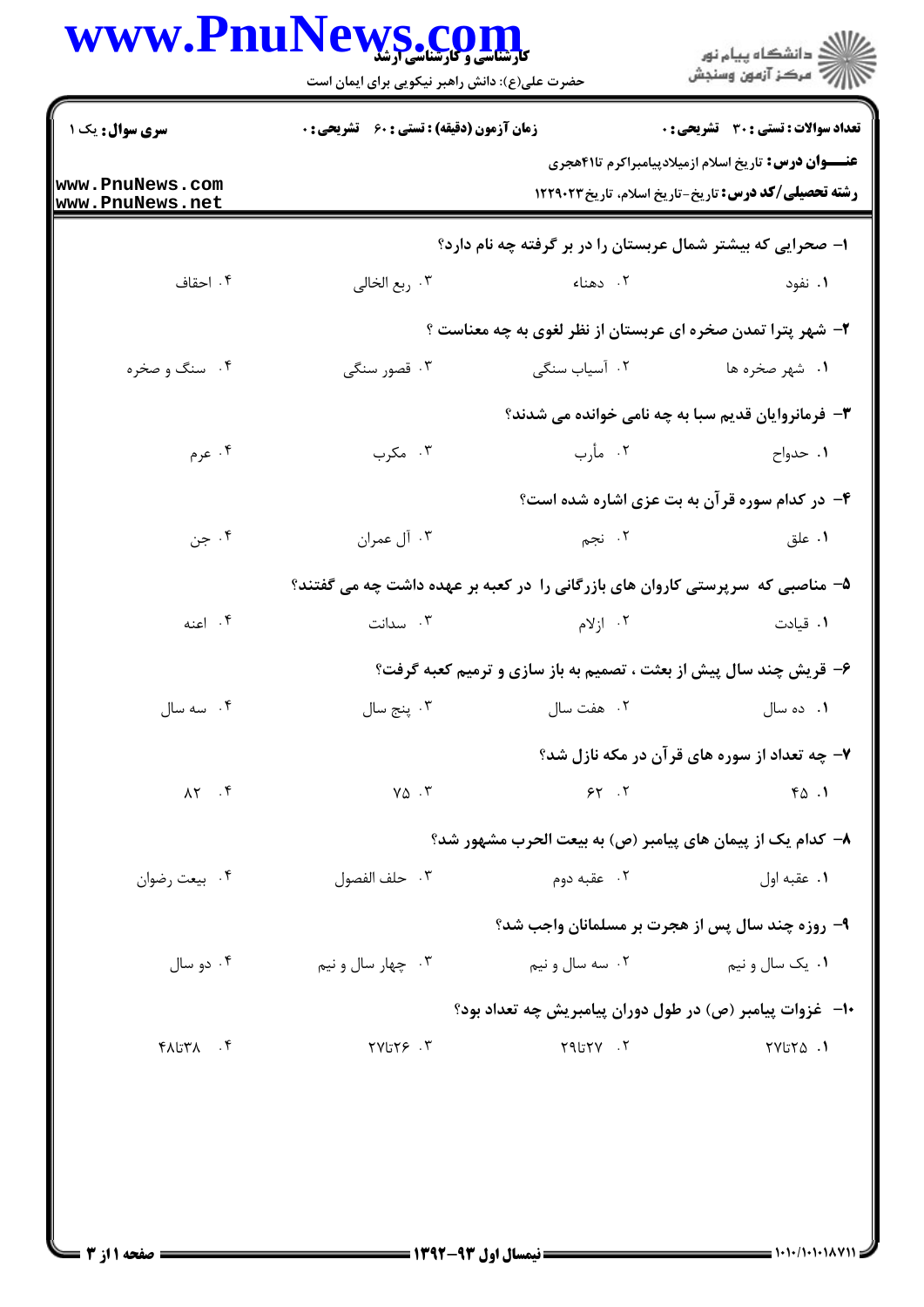## www.PnuNews.com

ے<br>کا اللہ کا استگاہ پیام نور<br>کا اللہ میکز آزمون وسنجش

حضرت علی(ع): دانش راهبر نیکویی برای ایمان است

| <b>سری سوال :</b> ۱ یک               |                                                             | <b>زمان آزمون (دقیقه) : تستی : 60 ٪ تشریحی : 0</b> |                              | <b>تعداد سوالات : تستی : 30 ٪ تشریحی : 0</b>                                        |  |
|--------------------------------------|-------------------------------------------------------------|----------------------------------------------------|------------------------------|-------------------------------------------------------------------------------------|--|
|                                      |                                                             |                                                    |                              | <b>عنـــوان درس:</b> تاریخ اسلام ازمیلادپیامبراکرم تا۴۱هجری                         |  |
| www.PnuNews.com<br>www.PnuNews.net   |                                                             |                                                    |                              | رشته تحصیلی/کد درس: تاریخ-تاریخ اسلام، تاریخ ۱۲۲۹۰۲۳                                |  |
|                                      |                                                             |                                                    |                              | 11– در واقعه بئرمعونه چه گذشت؟                                                      |  |
|                                      | ٠١. چهل نفر از مبلغان ديني مسلمان به قتل رسيدند             |                                                    |                              |                                                                                     |  |
|                                      | ٢. يهوديان منطقه عليه پيامبر توطئه كردند                    |                                                    |                              |                                                                                     |  |
|                                      | ۰۳ پیامبر کفار منطقه را سرکوب کرد                           |                                                    |                              |                                                                                     |  |
|                                      | ۰۴ پیامبر مشرکین منطقه را به اهل مکه سپرد و آنها فرار کردند |                                                    |                              |                                                                                     |  |
|                                      |                                                             | ۱۲– بیعت رضوان در کدام یک از حوادث زیر صورت گرفت؟  |                              |                                                                                     |  |
| ۰۴ صلح حديبيه                        |                                                             | ۰۳ خندق                                            | ۰۲ احد                       | ۰۱ بدر                                                                              |  |
|                                      |                                                             |                                                    |                              | ۱۳- ابراهیم پسر رسول خدا(ص) در سال چندم هجری در گذشت؟                               |  |
| ۰۴ يازدهم                            |                                                             | ۰۳ دهم                                             | ۲. نهم                       | ۱. هشتم                                                                             |  |
|                                      |                                                             |                                                    |                              | ۱۴- چه کسی بجز علی(ع) و فضل بن عباس مراسم غسل پیامبر(ص) را عهده دار بود؟            |  |
| ۰۴ ابوبکر                            | ۰۳ اسامه بن زید                                             |                                                    | ۰۲ ابوذر                     | ۰۱ سلمان                                                                            |  |
|                                      |                                                             |                                                    |                              | ۱۵- پس از واقعه سقیفه چه تعدادی از مهاجر و انصار از بیعت با خلیفه سر باز زدند؟      |  |
| ۰۴ سی و هشت                          | ۰۳ هجده نفر                                                 |                                                    | ۰۲ هشت نفر                   | ۰۱ هشتاد نفر                                                                        |  |
|                                      |                                                             |                                                    |                              | ۱۶- نبرد پرموک بین مسلمانان با چه گروهی صورت گرفت و نتیجه چه بود؟                   |  |
| ۰۲ مسلمانان و یهودیان - شکست یهودیان |                                                             |                                                    | ٠١ مسلمانان و روم - شكست روم |                                                                                     |  |
|                                      | ۰۴ مسلمانان و روم - شکست مسلمانان                           |                                                    |                              | ۰۳ مسلمانان و مسیحیان - شکست مسیحیان                                                |  |
|                                      |                                                             |                                                    |                              | ۱۷– مقارن ظهور اسلام پادشاه یمن چه کسی بود که پس از دریافت نامه پیامبر(ص)مسلمان شد؟ |  |
| ۰۴ باذان                             | ۰۳ ابو عبید                                                 |                                                    | ۰۲ اسود                      | ۰۱ فیروز                                                                            |  |
|                                      |                                                             |                                                    |                              | ۱۸- کسی که نخستین بار در اسلام به سرباز گیری اجباری پرداخت که بود؟                  |  |
| ۰۴ سعد بن ابي وقاص                   | ۰۳ معاویه                                                   |                                                    | ۰۲ عمر                       | ۰۱ ابوبکر                                                                           |  |
|                                      |                                                             |                                                    |                              | ۱۹– اولین امیر کوفه پس از تآسیس آن شهر چه کسی بود؟                                  |  |
| ۰۴ عمار ياسر                         | ۰۳ هرمزان                                                   |                                                    | ۰۲ سعد بن ابی وقاص           | <b>۰۱</b> سلمان فارسی                                                               |  |
|                                      |                                                             |                                                    |                              | ۲۰– در جریان کدام نبرد بین رومیان و مسلمانان دمشق فتح شد؟                           |  |
| ۰۴ جنگ ایلیا                         | ۰۳ نبرد دمشق                                                |                                                    | ٠٢ مرج الصفر                 | ٠١. مرجع الحضر                                                                      |  |
|                                      |                                                             |                                                    |                              |                                                                                     |  |